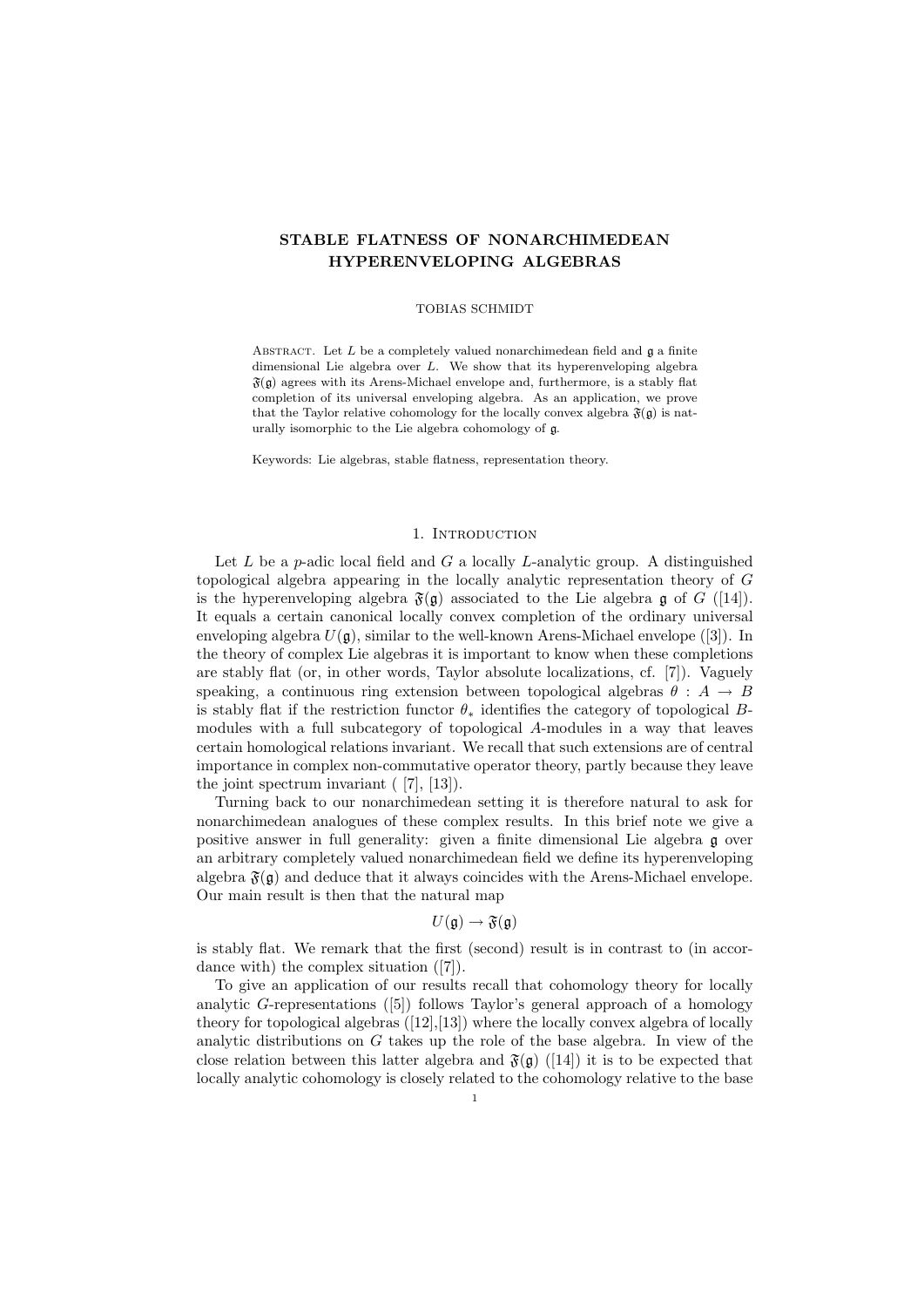algebra  $\mathfrak{F}(\mathfrak{g})$ . As a consequence of our flatness result we find this latter cohomology to be naturally isomorphic to the usual Lie algebra cohomology of g.

# 2. The result

Throughout this note we freely use basic notions of nonarchimedean functional analysis as presented in  $[9]$ . Let  $L$  be a completely valued nonarchimedean field. We begin by recalling the necessary relative homological algebra following [5],[7],[12]. We emphasize that as in  $[5],[13]$  (but in contrast to  $[7]$ ) our preferred choice of topological tensor product is the completed inductive topological tensor product  $\hat{\otimes}_L$ . By a topological algebra A we mean a complete Hausdorff locally convex L-space together with a separately continuous multiplication. For a topological algebra A we denote by  $\mathcal{M}_A$  the category of complete Hausdorff locally convex L-spaces with a separately continuous left A-module structure (to ease notation we denote the right version by the same symbol). Morphisms are continuous module maps and the Hom-functor is denoted by  $\mathcal{L}_A(.,.)$ . A morphism is called *strong* if it is strict with closed image and if both its kernel and its image admit complements by closed L-subspaces. The category  $\mathcal{M}_A$  is endowed with a structure of exact category by declaring a sequence to be *s-exact* if it is exact as a sequence of abstract vector spaces and if all occuring maps are strong. Finally, a module  $P \in \mathcal{M}_A$  is called s-projective if the functor  $\mathcal{L}_A(P,.)$  transforms short s-exact sequences into exact sequences of abstract L-vector spaces. A projective resolution of  $M \in \mathcal{M}_A$  is an augmented complex  $P_{\bullet} \to M$  which is s-exact and where each  $P_n$  is s-projective. A standard argument shows that  $\mathcal{M}_A$  has enough projectives and that any object admits a projective resolution. As usual for a left resp. right A-module N resp. M we denote by  $M\hat{\otimes}_A N$  the quotient of  $M\hat{\otimes}_L N$  by the closure of the subspace generated by elements of the form  $ma \otimes n - m \otimes an, a \in A, m \in M, n \in N$ . Given a projective resolution  $P_{\bullet} \to M$  we define as usual

$$
\operatorname{Tor}_*^A(M,N):=h_*(P_\bullet\hat\otimes_A N)\,\,,\,\,\operatorname{\mathcal{E}\mathit{xt}}_A^*(M,N):=h^*(\mathcal L_A(P_\bullet,N))
$$

for  $M, N \in \mathcal{M}_A$ . These L-vector spaces do not depend on the choice of  $P_{\bullet}$  and have the usual functorial properties.

Given a topological algebra A so is the opposite algebra  $A^{op}$  and we may form the enveloping algebra  $A^e := A \hat{\otimes}_L A^{op}$  as a topological algebra. Given a continuous ring homomorphism between topological algebras  $\theta : A \rightarrow B$  we may define a functor  $B^e \hat{\otimes}_{A^e}$ .) from the category of A-bimodules  $\mathcal{M}_{A^e}$  to the category of B-bimodules  $\mathcal{M}_{B^e}$ . The map  $\theta$  is called *stably flat* (or an *absolute localization*, cf. [7],[13]) if the above functor transforms every projective resolution of  $A<sup>e</sup>$  into a projective resolution of  $B^e$ .

Let  $\alpha$  be a finite dimensional Lie algebra over L and let  $U(\alpha)$  be its enveloping algebra. Denote by  $M_{\mathfrak{g}}$  the category of all (abstract) left g-modules. Fix a real number  $r > 1$ . Let  $x_1, ..., x_d$  be an ordered L-basis of g with  $d = \dim_L g$ . Using the associated *Poincaré-Birkhoff-Witt-basis* for  $U(\mathfrak{g})$  we define a vector space norm on  $U(\mathfrak{g})$  via

(2.1) 
$$
||\sum_{\alpha} d_{\alpha} \mathfrak{X}^{\alpha}||_{\mathfrak{X},r} = \sup_{\alpha} |d_{\alpha}|r^{|\alpha|}
$$

where  $\mathfrak{X}^{\alpha} := \mathfrak{x}_1^{\alpha_1} \cdots \mathfrak{x}_d^{\alpha_d}$ ,  $\alpha \in \mathbb{N}_0^d$ . We call the Hausdorff completion of  $U(\mathfrak{g})$  with respect to the family of norms  $||.||_{\mathfrak{X},r}$ ,  $r > 1$  the *hyperenveloping algebra* of  $\mathfrak{g}$ . Being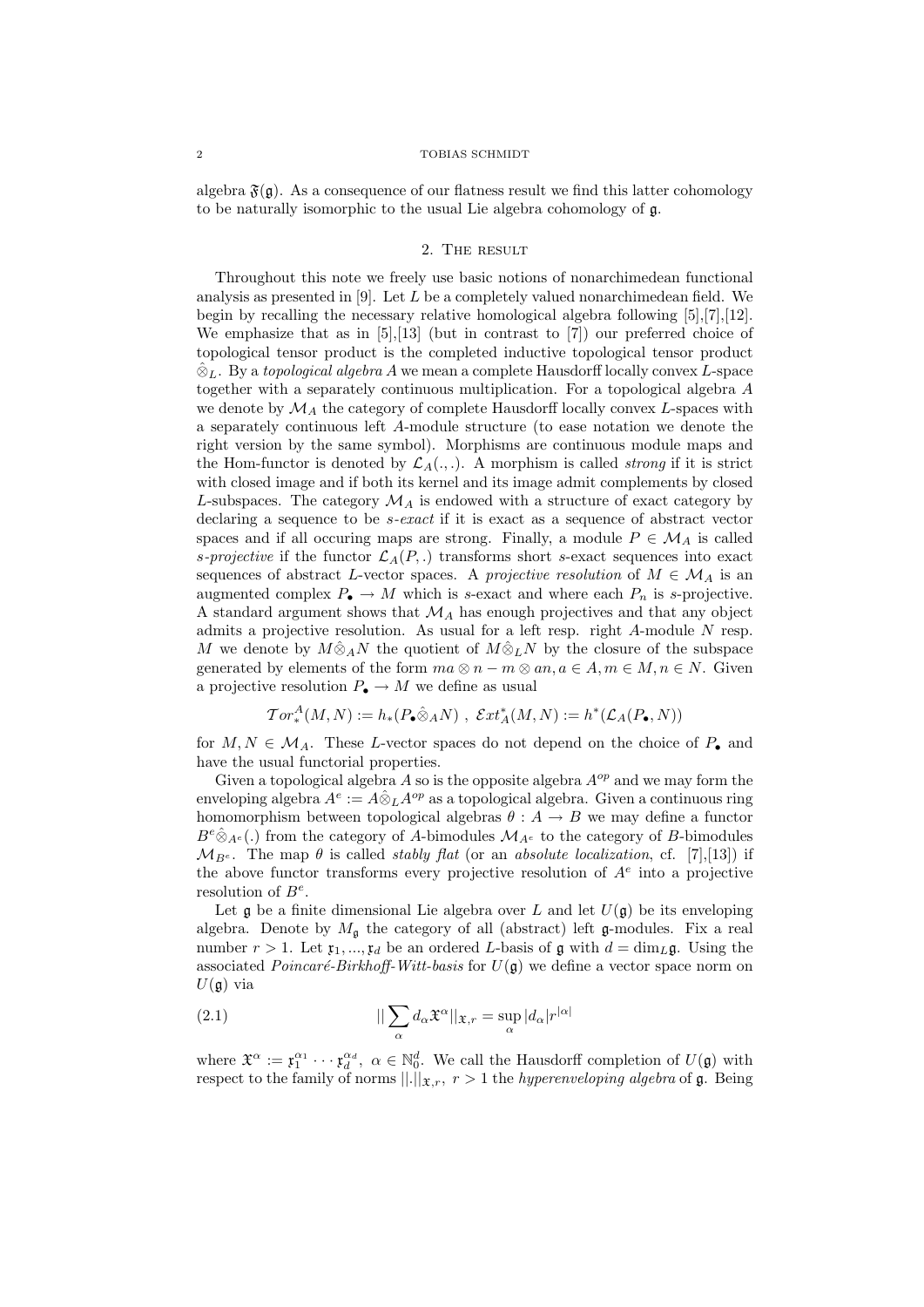a Hausdorff completion it comes equipped with a natural map

$$
\theta: U(\mathfrak{g}) \to \mathfrak{F}(\mathfrak{g}).
$$

Endowing the source with the finest locally convex topology we will see below that  $\theta$  is a continuous homomorphism between well-defined topological algebras in the above sense. In particular, we have the categories  $\mathcal{M}_{U(\mathfrak{g})}$  and  $\mathcal{M}_{\mathfrak{F}(\mathfrak{g})}$  at our disposal. Finally, the Hausdorff completion of  $U(\mathfrak{g})$  with respect to all submultiplicative seminorms on  $U(\mathfrak{g})$  is called the Arens-Michael envelope  $\hat{U}(\mathfrak{g})$  of  $U(\mathfrak{g})$  (cf. [3], chap. V,  $[7], 6.1$ .

**Theorem 2.1.** The homomorphism  $\theta$  is stably flat. It induces a natural isomorphism of topological algebras

$$
\hat{U}(\mathfrak{g}) \stackrel{\cong}{\longrightarrow} \mathfrak{F}(\mathfrak{g}).
$$

As with any stably flat homomorphism we obtain that the restriction functor  $θ_*$  identifies  $M_{\mathfrak{F}(\mathfrak{g})}$  with a full subcategory of  $M_{U(\mathfrak{g})}$  (cf. [13], Prop. 1.2) leaving certain homological relations invariant ([loc.cit.], Prop. 1.4). Since in our setting  $U(\mathfrak{g})$  has the finest locally convex topology one may go one step further and pass to abstract Lie algebra cohomology.

**Corollary 2.2.** Given  $M, N \in \mathcal{M}_{\mathfrak{F}(\mathfrak{g})}$  the restriction functor  $\theta_*$  induces natural vector space isomorphisms

$$
\operatorname{Tor}_*^{\mathfrak{F}(\mathfrak{g})}(M,N) \cong \operatorname{Tor}_*^{U(\mathfrak{g})}(M,N) \,\, , \,\, \mathcal{E}\mathrm{xt}_{\mathfrak{F}(\mathfrak{g})}^*(M,N) \cong \operatorname{Ext}_{U(\mathfrak{g})}^*(M,N).
$$

3. The proof

3.1. Norms on the hyperenveloping algebra. We begin with two simple lemmas on the norm  $||.||_{\mathfrak{X},r}$ ,  $r > 1$ . Let  $c_{ijk} \in L$ ,  $1 \leq i, j, k \leq d$  denote the structure constants of  $\mathfrak g$  attached to the basis  $x_1, ..., x_d$ .

**Lemma 3.1.** Suppose  $|c_{ijk}| \leq 1$  for all  $1 \leq i, j, k \leq d$ . Then  $||.||_{\mathfrak{X},r}$  is multiplicative.

*Proof.* Note first that L is a filtered ring (in the sense of [10], sect. 1) via its absolute value and, by multiplicativity, the associated graded ring is an integral domain. Now put  $\mathfrak{X}^{\alpha} \mathfrak{X}^{\beta} =: \sum_{\gamma} c_{\alpha\beta,\gamma} \mathfrak{X}^{\gamma}$  with  $c_{\alpha\beta,\gamma} \in L$ . By hypothesis  $\mathfrak{X}^{\alpha} \mathfrak{X}^{\beta} =$  $\mathfrak{x}_1^{\alpha_1+\beta_1}\cdots\mathfrak{x}_d^{\alpha_d+\beta_d} + \mathfrak{y} \text{ where } ||\mathfrak{y}||_{\mathfrak{X},r} < ||\mathfrak{x}_1^{\alpha_1+\beta_1}\cdots\mathfrak{x}_d^{\alpha_d+\beta_d}||_{\mathfrak{X},r}. \text{ Hence } \sup_{\gamma} |c_{\alpha\beta,\gamma}|r^{|\gamma|} =$  $||\mathfrak{X}^{\alpha}\mathfrak{X}^{\beta}||_{\mathfrak{X},r}=r^{|\alpha|+|\beta|}$  and therefore  $|c_{\alpha\beta,\gamma}|\leq r^{|\alpha|+|\beta|-|\gamma|}$  for all  $\alpha,\beta,\gamma$ . It follows easily from this that  $\|.\|_{\mathfrak{X},r}$  is submultiplicative (cf. [10], Prop. 4.2). Putting

$$
F^{s}U(\mathfrak{g}) := \{ \lambda \in U(\mathfrak{g}), ||\lambda||_{\mathfrak{X},r} \le p^{-s} \},
$$

 $s \in \mathbb{R}$  turns  $U(\mathfrak{g})$  into a filtered ring (cf. [loc.cit.], end of sect. 2). Using the hypothesis again we obtain for  $i < j$  that

$$
||\mathfrak{x}_i \mathfrak{x}_j - \mathfrak{x}_j \mathfrak{x}_i||_{\mathfrak{X},r} \le r < r^2 = ||\mathfrak{x}_i \mathfrak{x}_j||_{\mathfrak{X},r}.
$$

The associated graded ring is therefore a polynomial ring over  $grL$  in the principal symbols  $\sigma(\mathfrak{x}_j)$ . Thus, it is an integral domain and therefore the norm on  $U(\mathfrak{g})$  must be multiplicative.

**Lemma 3.2.** The locally convex topology on  $\mathfrak{F}(\mathfrak{g})$  induced by the family  $||.||_{\mathfrak{X},r}$ ,  $r >$ 1 is independent of the choice of  $x_1, ..., x_d$ .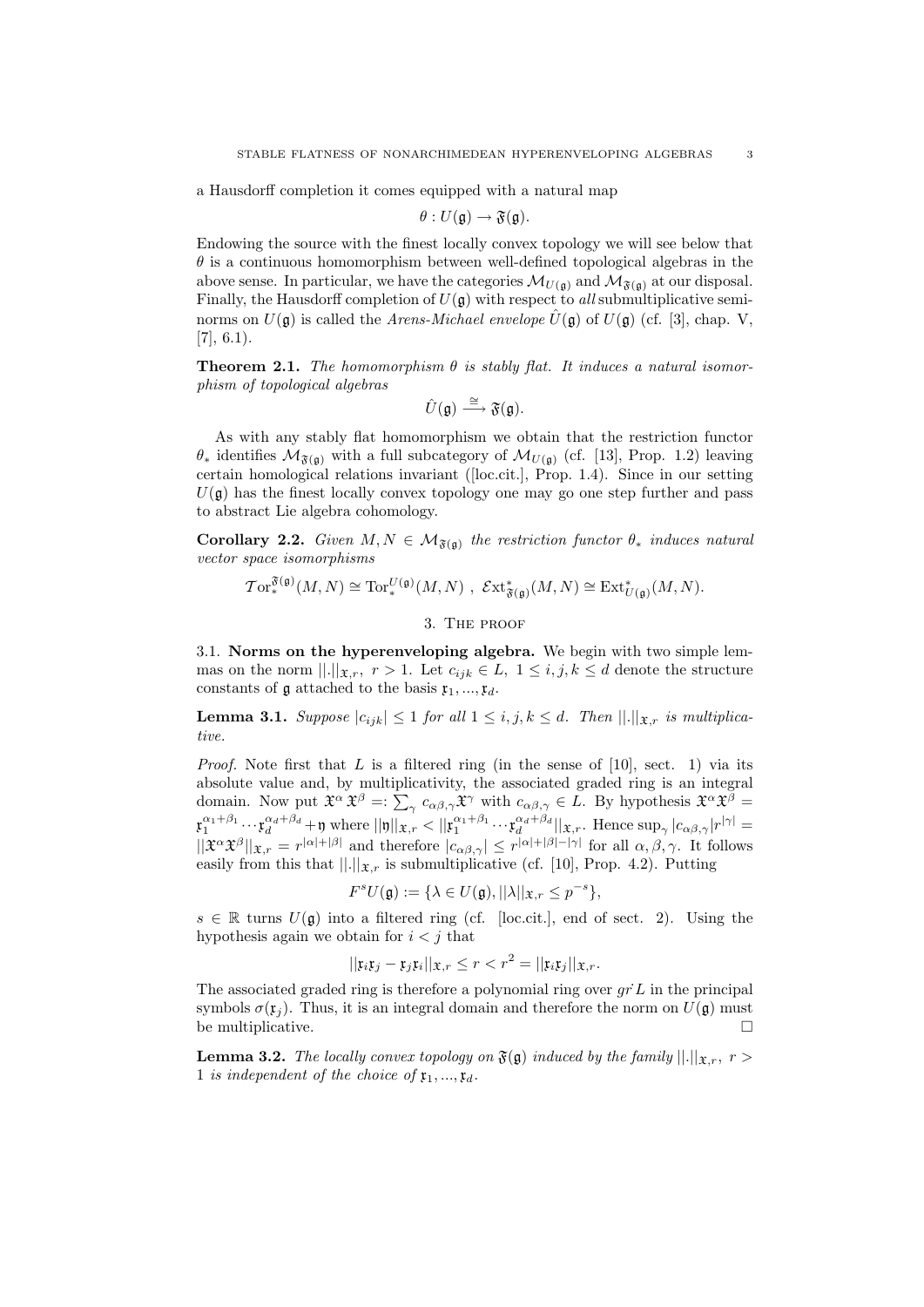*Proof.* Since a homothety in  $L^{\times}$  obviously induces an equivalent locally convex topology we are reduced to show: given two bases  $\mathfrak{X}$  and  $\mathfrak{Y}$  of  $\mathfrak{g}$  with integral structure constants there is a real constant C such that for any  $\lambda \in U(\mathfrak{g})$  and any real  $r > 1$  we have  $||\lambda||_{\mathfrak{Y},r} \leq ||\lambda||_{\mathfrak{X},Cr}$ . For all  $i = 1, ..., d$  let  $\mathfrak{x}_i =: \sum_{j=1,...,d} a_{ij} \mathfrak{y}_j$ ,  $a_{ij} \in$ L and let  $C := \max_{ij} (|a_{ij}|)$ . If  $\lambda = \sum_{\alpha} d_{\alpha} \mathfrak{X}^{\alpha}$  then

$$
||\lambda||_{\mathfrak{Y},r} \leq \sup_{\alpha} |d_{\alpha}| (Cr)^{|\alpha|} = ||\lambda||_{\mathfrak{X},Cr}
$$

using that  $\|.\|_{\mathfrak{Y},r}$  is multiplicative by Lem. 3.1.

$$
\qquad \qquad \Box
$$

Recall that a *Hopf*  $\hat{\otimes}$ -*algebra* is a Hopf algebra object in the braided monoidal category of topological algebras. Without recalling more details on these definitions (cf. [7], sect. 2) we state the

## **Lemma 3.3.**  $\mathfrak{F}(\mathfrak{g})$  is a Hopf  $\hat{\otimes}$ -algebra with invertible antipode.

*Proof.* The locally convex vector space  $\mathfrak{F}(\mathfrak{g})$  is visibly a Fréchet space ([9], §8) whence the inductive and projective tensor product topologies on  $\mathfrak{F}(\mathfrak{g}) \otimes_L \mathfrak{F}(\mathfrak{g})$ coincide ([loc.cit.], Prop. 17.6). Fixing a basis  $\mathfrak{x}_1, \ldots, \mathfrak{x}_d$  of  $\mathfrak{g}$  the topology on the topological algebra  $\mathfrak{F}(\mathfrak{g})\hat{\otimes}_L\mathfrak{F}(\mathfrak{g})$  may therefore be described by the tensor product norms  $||.||_{\mathfrak{X},r} \otimes ||.||_{\mathfrak{X},r}$ ,  $r > 1$ . A direct computation now shows that the usual Hopf algebra structure on  $U(\mathfrak{g})$  extends to the completion  $\mathfrak{F}(\mathfrak{g})$ .

Remark: Suppose  $L$  is a  $p$ -adic local field,  $G$  is a locally  $L$ -analytic group and  $C^{an}_1(G, L)$  denotes the stalk at  $1 \in G$  of germs of L-valued locally analytic functions on G. Then  $\mathfrak{F}(\mathfrak{g}) = C_1^{an}(G, L)'_b$  as locally convex vector spaces ([4], Prop. 1.2.8) in accordance with the complex situation (cf. [8],[7]). Analogous to this situation (cf. [7], sect. 8) the space  $C_1^{an}(G, L)$  inherits a Hopf  $\hat{\otimes}$ -algebra structure by functoriality in G. The structure on  $\mathfrak{F}(\mathfrak{g})$  may then be obtained by passing to strong duals.

Corollary 3.4. Suppose that the natural continuous map

(3.1) 
$$
\mathfrak{F}(\mathfrak{g}) \hat{\otimes}_{U(\mathfrak{g})} L \longrightarrow L
$$

is a topological isomorphism. If there exists a projective resolution  $P_{\bullet} \to L$  in  $\mathcal{M}_{U(\mathfrak{a})}$  such that the base extension via  $\theta$ 

(3.2) 
$$
\mathfrak{F}(\mathfrak{g}) \hat{\otimes}_{U(\mathfrak{g})} P_{\bullet} \longrightarrow \mathfrak{F}(\mathfrak{g}) \hat{\otimes}_{U(\mathfrak{g})} L
$$

is a s-exact complex in  $\mathcal{M}_{\mathfrak{F}(\mathfrak{g})}$ , then  $\theta$  is stably flat.

Proof. This follows from the above lemma together with [7], Prop. 3.7. Note that the proof of the latter proposition directly carries over to our setting since it is based on formal properties of Hopf ⊗ˆ -algebras with invertible antipodes in certain braided monoidal categories.

Remark: A.Y. Pirkovski calls homomorphisms between complex topological algebras satisfying (mutatis mutandis) the conditions (3.1) and (3.2) weak localizations. The content of [loc.cit.], Prop. 3.7 is then that a homomorphism between Hopf  $\hat{\otimes}$ -algebras with invertible antipodes is a localization if and only if it is a weak localization.

By Lem. 3.1 the map  $\theta$  induces inclusions

(3.3) 
$$
U(\mathfrak{g}) \subseteq \hat{U}(\mathfrak{g}) \subseteq \mathfrak{F}(\mathfrak{g}).
$$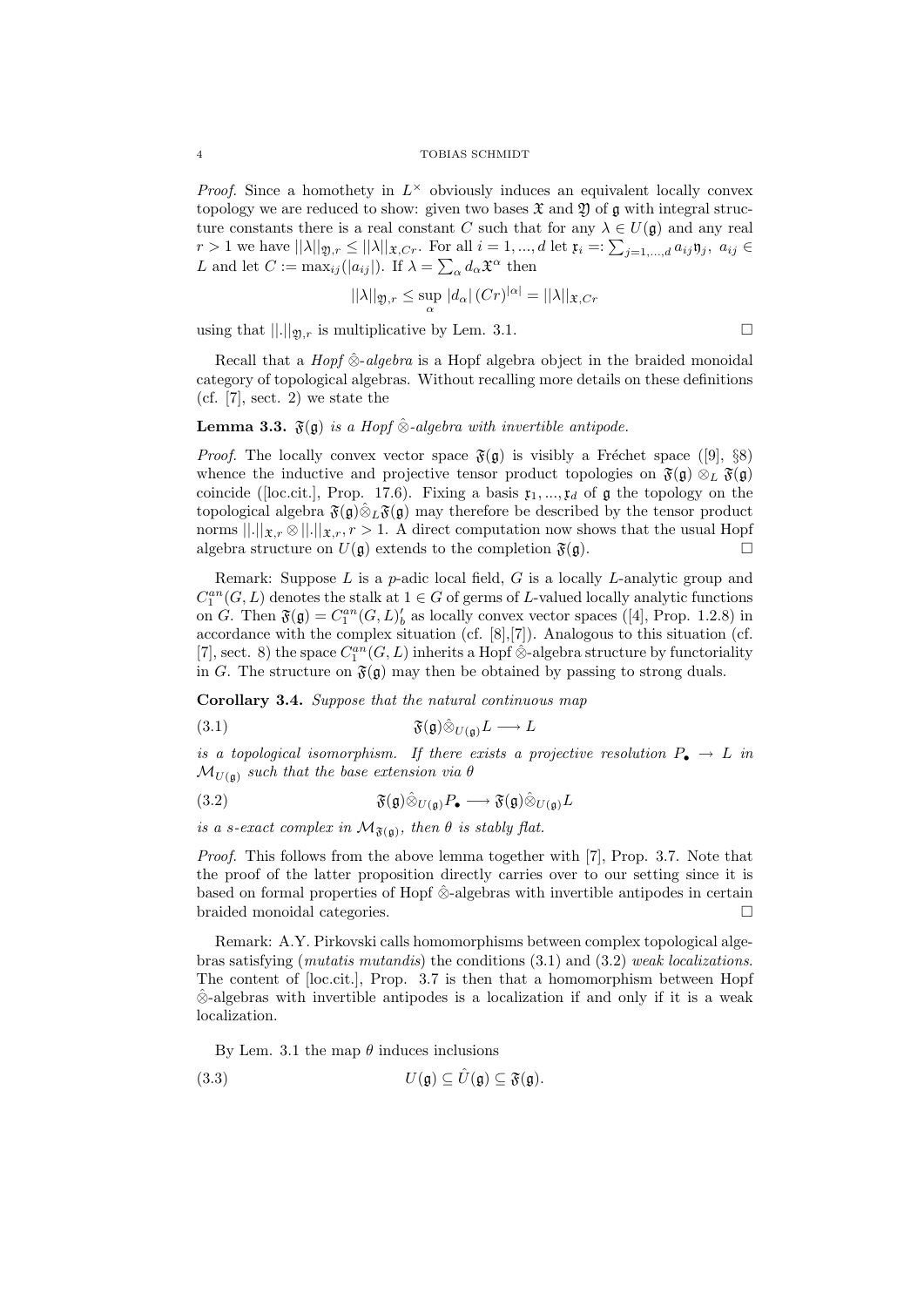On the other hand, suppose  $||.||$  is a submultiplicative semi-norm on  $U(\mathfrak{g})$ . Choose a basis  $x_1, ..., x_d$  of g with integral structure constants and let  $r > 1$  such that  $r \geq \max_j ||\mathfrak{x}_j||$ . Given  $\lambda \in U(\mathfrak{g})$  write  $\lambda = \sum_{\alpha \in \mathbb{N}_0^d} d_{\alpha} \mathfrak{X}^{\alpha}, d_{\alpha} \in L$  and compute

$$
||\lambda|| \leq \sup_{\alpha} |d_{\alpha}| ||\mathfrak{X}^{\alpha}|| \leq \sup_{\alpha} |d_{\alpha}|r^{\alpha} = ||\lambda||_{\mathfrak{X},r}.
$$

Hence, the second inclusion in (3.3) is surjective and the second part of the theorem is proved.

3.2. Contracting homotopies. We fix a real  $r > 1$ , a L-basis  $\mathfrak{x}_1, \ldots, \mathfrak{x}_d$  of g with integral structure constants and let  $||.||_r := ||.||_{\mathfrak{X},r}$ . Recall the homological standard complex  $U_{\bullet} := U(\mathfrak{g}) \otimes_L \bigwedge^{\bullet} \mathfrak{g}$  with differential  $\partial = \psi + \phi$  where

$$
\psi(\lambda \otimes \mathfrak{x}_1 \wedge \ldots \wedge \mathfrak{x}_q) = \sum_{s < t} (-1)^{s+t} \lambda \otimes [\mathfrak{x}_s, \mathfrak{x}_t] \wedge \mathfrak{x}_1 \wedge \ldots \wedge \widehat{\mathfrak{x}_s} \wedge \ldots \wedge \widehat{\mathfrak{x}_t} \wedge \ldots \wedge \mathfrak{x}_q,
$$

$$
\phi(\lambda \otimes \mathfrak{x}_1 \wedge \ldots \wedge \mathfrak{x}_q) = \sum_s (-1)^{s+1} \lambda \mathfrak{x}_s \otimes \mathfrak{x}_1 \wedge \ldots \wedge \widehat{\mathfrak{x}_s} \wedge \ldots \wedge \mathfrak{x}_q
$$

(cf. [2]). Let P  $I_q$  be the collection of indices  $1 \leq i_1 < ... < i_q \leq d$  and let  $\lambda_q =$  $I \in I_q$   $u_I \otimes x_I \in U_q$  with  $u_I \in U(\mathfrak{g}), x_I = \mathfrak{x}_{i_1} \wedge \ldots \wedge \mathfrak{x}_{i_q} \in \bigwedge^q \mathfrak{g}$  be an element. If  $\sum_{q} \lambda_q \in U_{\bullet}$  we let

(3.4) 
$$
||\sum_{q} \lambda_q||_r := \sup_{q} r^q \sup_{I \in I_q} ||u_I||_r.
$$

By Lem. 3.1  $U_{\bullet}$  becomes in this way a faithfully normed left  $U(\mathfrak{g})$ -module (in the sense of [1], Def. 2.1.1/1).

**Lemma 3.5.** The differential  $\partial$  is norm-decreasing on  $(U_{\bullet}, ||.||_{r})$ .

*Proof.* Let  $c_{ijk}$  denote the structure constants of  $\mathfrak{x}_1, ..., \mathfrak{x}_d$ . Since  $|c_{ijk}| \leq 1$  and since  $||.||_r$  is multiplicative on  $U(\mathfrak{g})$  (Lem. 3.1) we obtain

$$
||\partial(\lambda_q)||_r \leq \sup_{I \in I_q} ||\sum_{s < t} (-1)^{s+t} u_I \otimes (\sum_k c_{stk} \mathfrak{x}_k) \wedge \mathfrak{x}_1 \wedge \ldots \wedge \widehat{\mathfrak{x}}_s \wedge \ldots \wedge \widehat{\mathfrak{x}}_t \wedge \ldots \wedge \mathfrak{x}_q
$$
  
+ 
$$
\sum_s (-1)^{s+1} u_I \mathfrak{x}_s \otimes \mathfrak{x}_1 \wedge \ldots \wedge \widehat{\mathfrak{x}}_s \wedge \ldots \wedge \mathfrak{x}_q)||_r
$$
  

$$
\leq \sup_{I \in I_q} \max (\sup_{s < t} r^{q-1} ||u_I||_r, \sup_s r^q ||u_I||_r)
$$
  

$$
\leq \sup_{I \in I_q} r^q ||u_I||_r = ||\lambda_q||_r.
$$

In the following we endow  $U_{\bullet}$  with the locally convex topology induced by the family of norms  $||.||_r, r > 1$ . The last result then implies that  $\partial$  is continuous.

Recall that a contracting homotopy on an augmented homological complex of L-vector spaces  $X_{\bullet} \xrightarrow{\epsilon} L$  is an L-linear map  $\eta: L \to X_0$  together with a family of L-linear maps  $s_q: X_q \to X_{q+1}, q \geq 0$  satisfying

$$
\epsilon \circ \eta(x) = x, \quad (\partial_{q+1} \circ s_q + s_{q-1} \circ \partial_q)(y) = y,
$$
  

$$
s_0 \circ \eta(x) = 0, \quad \partial_1 \circ s_0(z) = z - (\eta \circ \epsilon)(z)
$$

for  $x \in L$ ,  $y \in X_q$ ,  $z \in X_0$ ,  $q \ge 1$  (e.g. [6], V.1.1.4). Now suppose that  $X_{\bullet} \to L$ is an augmented complex in  $\mathcal{M}_A$  for some topological  $L\text{-algebra }A.$  If it admits a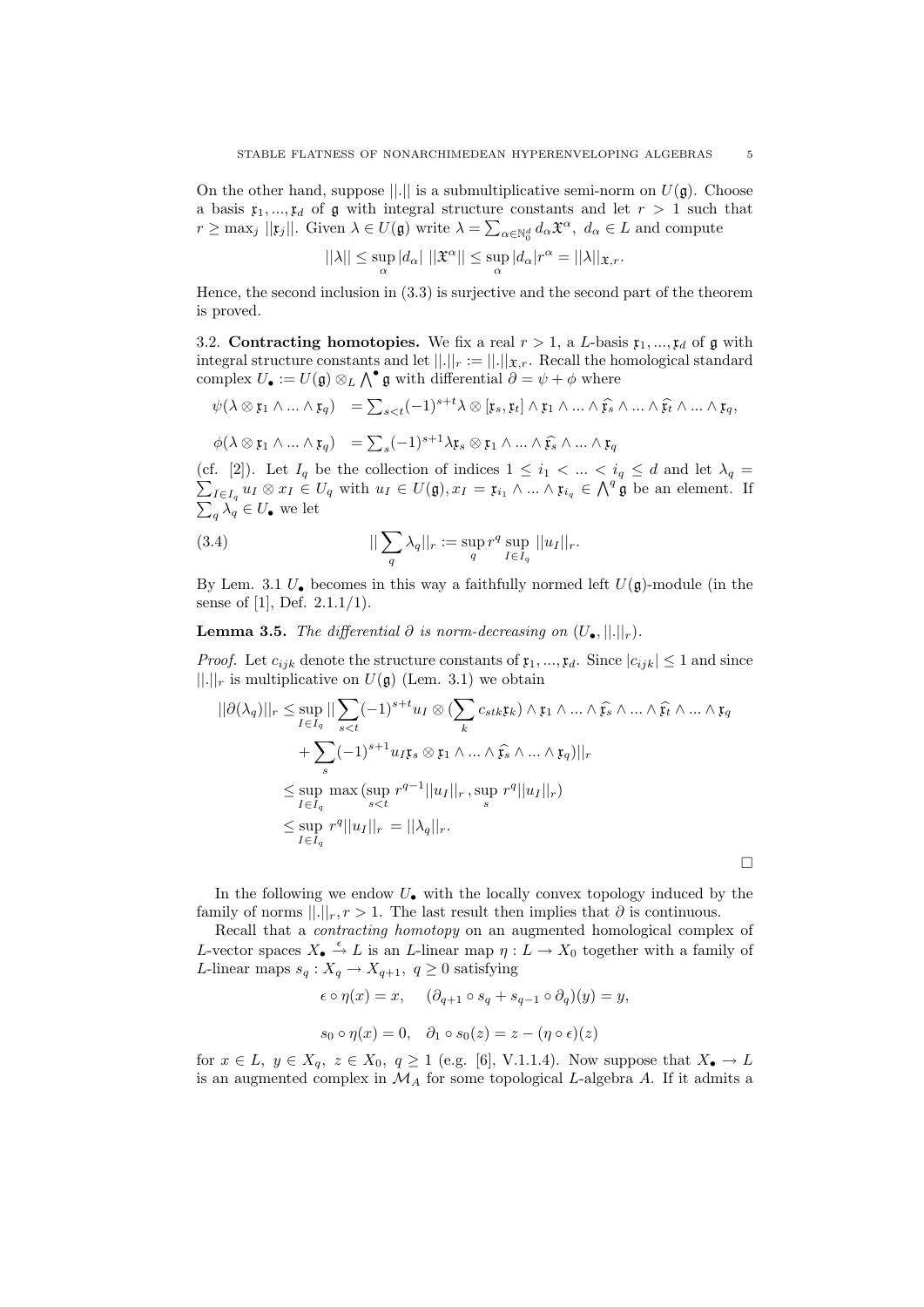### 6 TOBIAS SCHMIDT

contracting homotopy such that the maps  $\eta$  and  $s_q$ ,  $q \geq 0$  are continuous then it is s-exact  $([12],$  remark after Def. 1.5).

Recall that the augmented complex  $U_{\bullet} \stackrel{\epsilon}{\rightarrow} L$  has a distinguished contracting homotopy s ([loc.cit.], V.1.3.6.2). To review its construction let  $S(\mathfrak{q})$  be the symmetric algebra of  $\mathfrak g$ . To ease notation we denote its natural augmentation by  $\epsilon$  as well. Let

$$
S_\bullet:=S(\mathfrak{g})\otimes_L\bigwedge^\bullet\mathfrak{g}\stackrel{\epsilon}{\longrightarrow}L
$$

be the augmented Koszul complex ([loc.cit.], V.1.3.3) attached to the vector space g with differential  $\phi$  (*mutatis mutandis*). Note that the choice of  $\mathfrak{x}_1, ..., \mathfrak{x}_d$  induces an isomorphism

$$
(3.5) \t\t f: U_{\bullet} \xrightarrow{\cong} S_{\bullet}
$$

as L-vector spaces compatible with  $\epsilon$ . The augmented complex  $S_{\bullet} \to L$  comes equipped with the following contracting homotopy  $\bar{s}$  depending on the basis  $\mathfrak{x}_1, ..., \mathfrak{x}_d$ (cf. [loc.cit.], (1.3.3.4)). In case  $d = 1$  it is given by the structure map  $\eta : L \to S(\mathfrak{g})$ together with  $\bar{s}_0 := S(\mathfrak{g}) \to S(\mathfrak{g}) \otimes \bigwedge^1 \mathfrak{g}$  defined via  $\bar{s}_0(\mathfrak{x}_1^n) = \mathfrak{x}_1^{n-1} \otimes \mathfrak{x}_1$  for all  $n \in \mathbb{N}$ and  $\bar{s}_0(1) = 0$ . In general, the definition is extended to the tensor product

$$
f_{\bullet}^{1}: S_{\bullet}^{1} \otimes_{L} \cdots \otimes_{L} S_{\bullet}^{d} \stackrel{\cong}{\longrightarrow} S_{\bullet}
$$

by general principles (cf. [loc.cit.], V.1.3.2.). Here,  $S^j_{\bullet}$  equals the Koszul complex of the vector space  $L\mathfrak{x}_j$  and  $f^1_{\bullet}$  comes from functoriality of  $S_{\bullet}$  applied to  $\mathfrak{g} = \bigoplus_j L\mathfrak{x}_j$ . One obtains from  $\bar{s}$  the desired homotopy s on  $U_{\bullet}$  as follows: pulling  $\bar{s}$  back to  $U_{\bullet}$ via f gives an L-linear map  $\sigma$  on  $U_{\bullet}$ . It gives rise to maps

$$
\sigma^{(n)}:U_\bullet\longrightarrow U_\bullet,\,\,\sigma^{(n)}_q:U_q\longrightarrow U_{q+1}
$$

(cf. [loc.cit.], Lem. V.1.3.5) having the property: for fixed  $x \in U_q$  the sequence  $(\sigma_q^{(n)}(x))_{n\in\mathbb{N}}\subseteq U_{q+1}$  becomes eventually stationary ([loc.cit.], remark after formula V.1.3.6.2). Then

$$
s_q(x) := \lim_n \sigma_q^{(n)}(x)
$$

defines the desired contracting homotopy s on  $U_{\bullet} \to L$ .

Given  $\lVert . \rVert_r$ ,  $r > 1$  on  $U_{\bullet}$  we may use the basis  $\mathfrak{x}_1, ..., \mathfrak{x}_d$  to define in complete analogy to (2.1) and (3.4) norms on  $S(\mathfrak{g})$  and  $S_{\bullet}$  which we also denote by  $||.||_r$ .

## **Lemma 3.6.** The homotopy  $\bar{s}$  is norm-decreasing on  $(S_{\bullet}, ||.||_{r})$ .

*Proof.* By induction on  $d = \dim_L \mathfrak{g}$  we may endow the left-hand side of the isomorphism  $f_{\bullet}^1$  with the following norm:

$$
||\lambda||_r := \sup_{s+t=q} \inf_{(\lambda_s),(\mu_t)} ||\lambda_s||_r ||\mu_t||_r
$$

where  $\lambda \in (S^i_{\bullet} \otimes_L S^j_{\bullet})_q = \bigoplus_{s+t=q} S^i_s \otimes_L S^j_t$  is of the form  $\lambda = \sum_{s+t=q} (\sum \lambda_s \otimes \mu_t)$ and the infimum is taken over all possible representations  $\sum_{s} \lambda_s \otimes \mu_t$  of the  $(s, t)$ component of  $\lambda$ . We claim that  $f_{\bullet}^1$  is isometric. Again by induction we are reduced to prove the claim for  $f_q^2$  where

$$
f_\bullet^2: S_\bullet^{
$$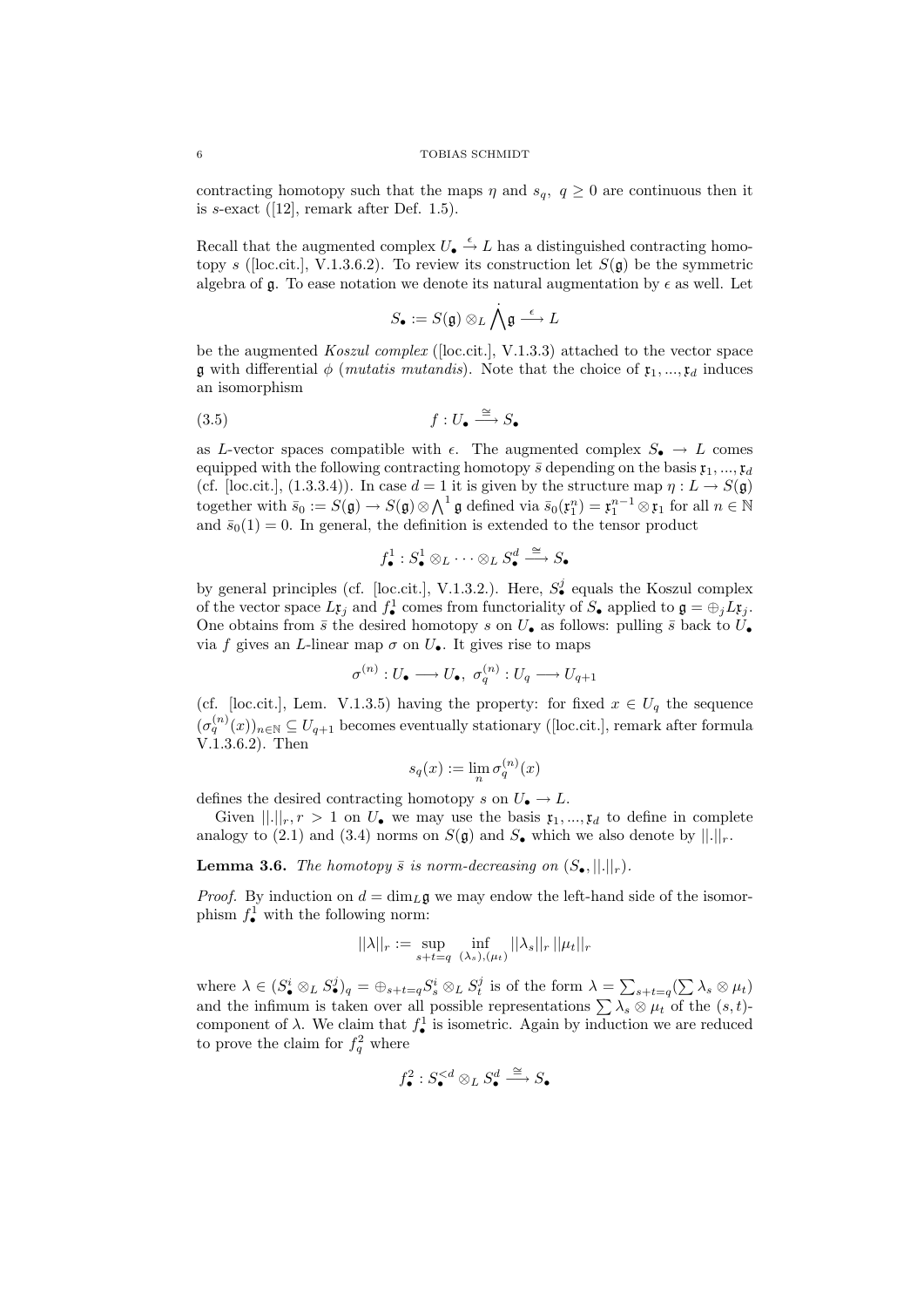and  $S_{\bullet}^{< d}$  equals the Koszul complex of  $\bigoplus_{j. Fix  $q\geq 0$ . By definition of  $||.||_r$$ the decomposition

$$
(S^{
$$

is orthogonal. By definition of  $f_q^2$  and since the elements  $\{1 \otimes x_{I_q}\}_{I_q}$  are orthogonal in  $S_q$ ,  $f_q^2$  preserves this orthogonality in  $S_q$ . It therefore suffices to fix  $s+t=q$  and prove  $||f_q^2(\lambda)||_r = ||\lambda||_r$  for  $\lambda \in S_s^{< d} \otimes_L S_t^d$ . In both cases  $(s = q \text{ and } s = q - 1)$ this is a straightforward computation whence  $f_{\bullet}^1$  is indeed isometric. Next we prove that  $\bar{s}$  is norm-decreasing on the left-hand side of the isomorphism  $f^1_{\bullet}$ . For  $d=1$ this follows since  $\eta$  and  $\bar{s}_0$  are certainly norm-decreasing. By induction we may suppose that this is true on the complex  $S_{\bullet}^{\langle d \rangle}$  and consider the tensor product  $S_{\bullet}^{< d} \otimes_L S_{\bullet}^d$ . Let  $\lambda \in (S_{\bullet}^{< d} \otimes_L S_{\bullet}^d)_q$ . Suppose  $q = 0$  and hence  $\lambda \in L$ . It is then clear that  $||s(\lambda)||_r = ||\eta(\lambda) \otimes 1||_r = ||\lambda||_r$  where the first identity follows from formula [loc.cit.], V.1.3.2.2. So assume  $q > 0$ . Write  $\lambda = \sum_{s+t=q} (\sum_{s} \lambda_s \otimes \mu_t)$ . Then

$$
\bar{s}(\lambda) = \sum_{s+t=q, s>0} \sum \bar{s}(\lambda_s) \otimes \mu_t + \sum_{s+t=q, s=0} \sum \bar{s}(\lambda_s) \otimes \mu_t + \eta \epsilon(\lambda_s) \otimes \bar{s}(\mu_t).
$$

according to the formulas [loc.cit.], V.1.3.2.2/1.3.2.3. Using the induction hypothesis on the right-hand side one obtains  $||\bar{s}(\lambda)||_r \leq ||\lambda||_r$  as desired.

# Lemma 3.7. The homotopy s is continuous with respect to the locally convex topology on  $U_{\bullet}$ .

*Proof.* Fix the norm  $\lVert \cdot \rVert_r$ ,  $r > 1$  on  $U_{\bullet}$  and  $S_{\bullet}$ . By construction, the map f appearing in  $(3.5)$  becomes isometric. Hence, Lem.  $3.6$  shows the *L*-linear map  $\sigma = f^{-1} \circ \bar{s} \circ f$  on  $U_{\bullet}$  to be norm-decreasing. The augmentation  $\epsilon : U_0 \to L$  and the differential  $\partial$  are also norm-decreasing (the latter by Lem. 3.5). Invoking the maps  $\sigma^{(n)}$  from above we deduce from  $\sigma^{(0)} = \sigma$  and the formula

$$
\sigma^{(n)}-\sigma^{(n-1)}=\sigma(1-\epsilon-\partial\epsilon-\epsilon\partial)^n
$$

([loc.cit.], V.1.3.5.4) by induction that all  $\sigma^{(n)}$  are norm-decreasing. Now the contracting homotopy s of  $U_{\bullet}$  is defined as the pointwise limit  $s_q(x) := \lim_{n} \sigma_q^{(n)}(x)$ ,  $x \in$  $U_q$ . Since the sequence  $\sigma_q^{(n)}(x)$  for  $n \to \infty$  becomes eventually stationary s is seen to be norm-decreasing on  $(U_{\bullet},\|.\|_{r})$ . Since  $r > 1$  was arbitrary the proof is com- $\Box$ 

3.3. Stable flatness. We prove the remaining part of the theorem and the corollary of section 2, respectively.

Proof. By Cor. 3.4 it suffices to show that the natural continuous map

$$
(3.6) \t\t\t\t\mathfrak{F}(\mathfrak{g}) \hat{\otimes}_{U(\mathfrak{g})} L \longrightarrow L
$$

is a topological isomorphism and secondly, that there exists a projective resolution  $P_{\bullet} \to L$  in  $\mathcal{M}_{U(\mathfrak{g})}$  such that the base extension via  $\theta$ 

(3.7) 
$$
\mathfrak{F}(\mathfrak{g})\hat{\otimes}_{U(\mathfrak{g})}P_{\bullet}\longrightarrow \mathfrak{F}(\mathfrak{g})\hat{\otimes}_{U(\mathfrak{g})}L
$$

is a s-exact complex in  $\mathcal{M}_{\mathfrak{F}(\mathfrak{g})}$ .

The augmentation ideal in  $\mathfrak{F}(\mathfrak{g})$  clearly generates the augmentation ideal of  $U(\mathfrak{g})$ . Hence, the map  $(3.6)$  is a bijection between finite dimensional L-vector spaces and therefore topological. To prove the second condition we let  $P_{\bullet} := U_{\bullet}$  together with the augmentation  $\epsilon$ . The complex  $U_{\bullet}$  consists of s-projective modules (which are